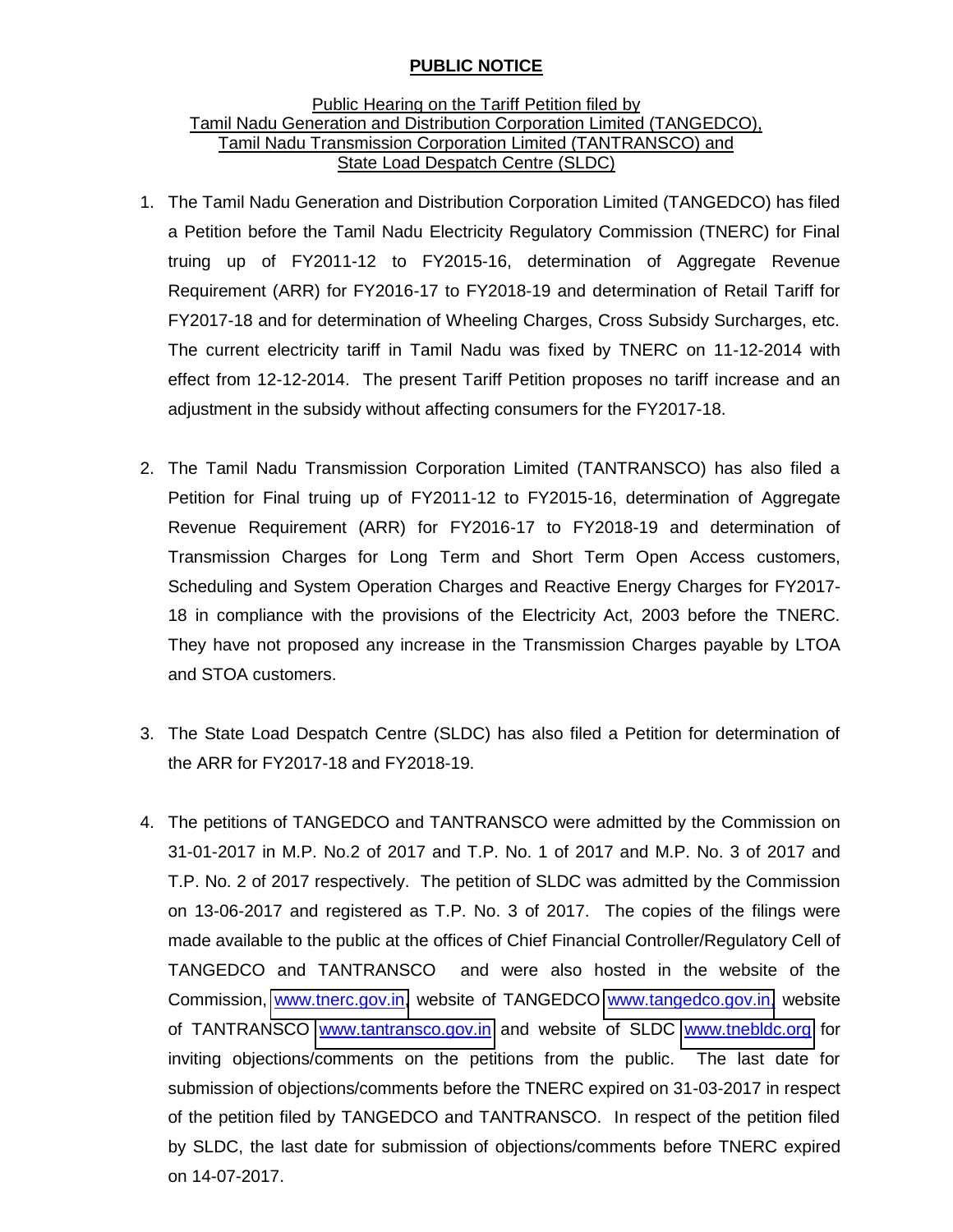5. In continuation of the above, the Commission hereby announces the programme of Public Hearing as per the schedule below. Those who are interested may make it convenient to appear before the Commission on the following dates at the nearest venue and present their case. Those who register their names at the respective venues between 9.00 A.M. to 10.30 A.M. of the hearing dates would be allowed to present their case.

| Date and Day | Place      | Venue                          | Time          |
|--------------|------------|--------------------------------|---------------|
| 25.07.2017   | Chennai    | Vani Mahal,                    | From 10.00 AM |
| (Tuesday)    |            | 103 G.N. Chetty Street,        |               |
|              |            | T. Nagar, Chennai 600 017.     |               |
| 28.07.2017   | Madurai    | 0f<br>Nadu<br>Chamber<br>Tamil | From 10.00 AM |
| (Friday)     |            | Commerce and Industry,         |               |
|              |            | 178-B Kamarajar Salai,         |               |
|              |            | Madurai 625 009.               |               |
| 02.08.2017   | Coimbatore | S.N.R. College Auditorium,     | From 10.00 AM |
| (Wednesday)  |            | Nava India Bus Stop,           |               |
|              |            | Avinashi Road,                 |               |
|              |            | Coimbatore 641 006.            |               |

**Secretary** Tamil Nadu Electricity Regulatory Commission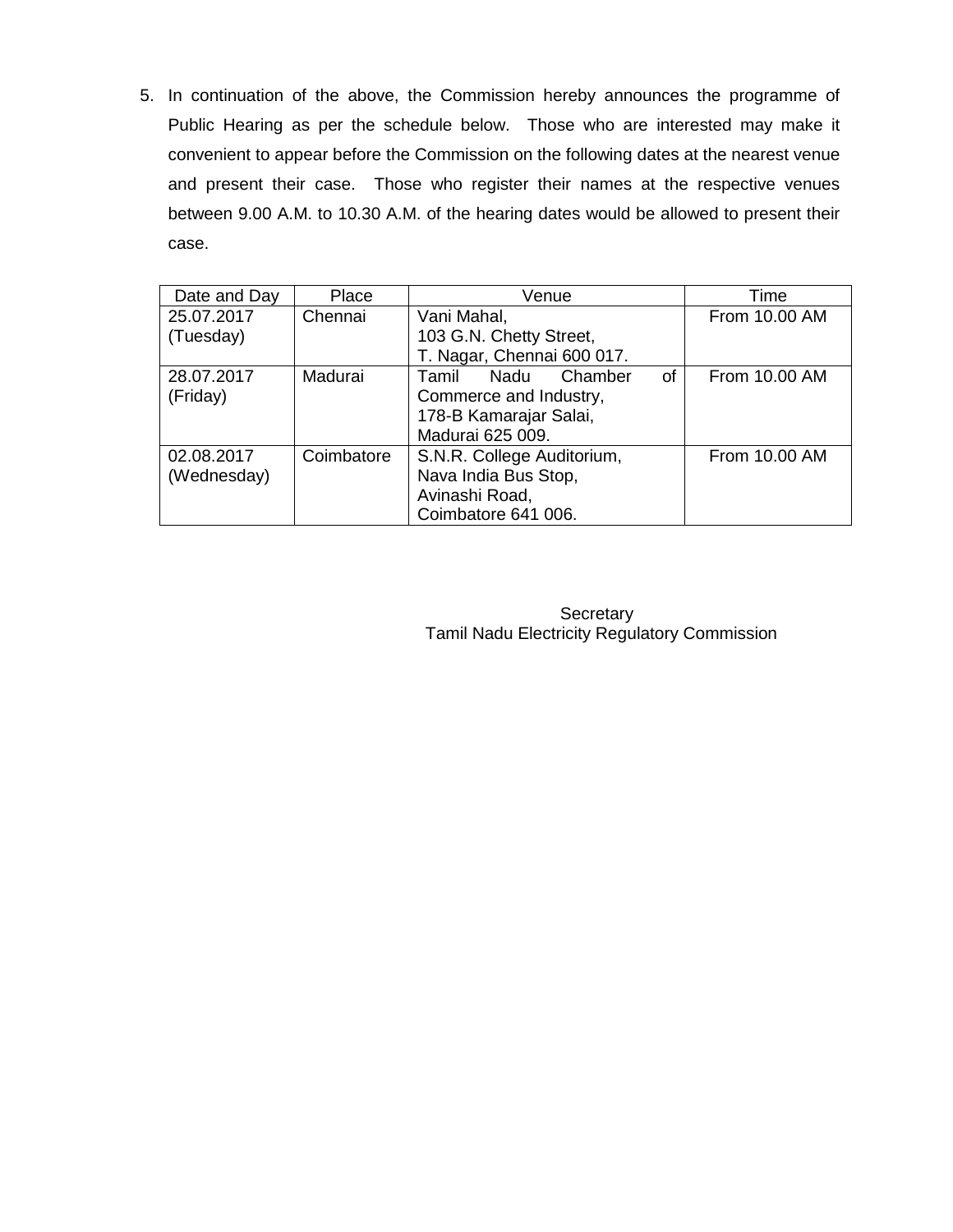## <u> பொது அறிவிப்பு</u>

தமிழ்நாடு மின் உற்பத்தி மற்றும் பகிர்மானக் கழகம் லிமிடெட் (TANGEDCO) தமிழ்நாடு மின் தொடரமைப்புக் கமகம் லிமிடெட் (TANTRANSCO) மற்றும் மாநில மின்சுமை பகுப்பு மையம் (SLDC) <u>தாக்கல் செய்துள்ள மின்கட்டண மனுக்கள் மீது பொதுமக்கள் கருக்துக் கேட்புக் கூட்டம்</u>

- தமிழ்நாடு மின் உற்பத்தி மற்றும் பகிா்மானக் கழகம் லிமிடெட் (TANGEDCO) 2011–12 முதல் 2015–  $1.$ 16 வரையிலான நிதியாண்டுகளுக்கான இறுதியான உண்மை நிலையை கண்டறிவதற்கும், 2016—17 முதல் 2018—19 வரையிலான நிதியாண்டுகளுக்கான மொத்த வருவாய்த் தேவை ஒப்புதலுக்கும் மற்றும் 2017—18 ஆம் நிதியாண்டிற்கான சில்லறை மின்கட்டணம் நிர்ணயம் செய்வதற்கும் மற்றும் மின்சாரம் கொண்டு செல்வதற்கான கட்டணம், குறுக்கு மானிய மிகைக்கட்டணஙகள், முதலியன நிா்ணயம் செய்வதற்கும் தமிழ்நாடு மின்சார ஒழுஙகுமுறை ஆணையத்திடம் மனு தாக்கல் செய்துள்ளது. தற்போது தமிழ்நாட்டில் நடைமுறையில் உள்ள மின் கட்டணவீதம் தமிழ்நாடு மின்சார ஒழுஙகுமுறை ஆணையத்தால் 11—12—2014 அன்று நிா்ணயம் செய்யப்பட்டு 12—12—2014 முதற்கொண்டு நடைமுறைப்படுத்தப்பட்டுள்ளது. தற்போதைய மின்கட்டண மனு மின்கட்டணவீத உயா்வு இன்றியும், 2017—18 ஆம் நிதியாண்டில் மின் நுகா்வோா்களைப் பாதிக்காவண்ணம் அரசு மானியத்தை சரிக்கட்டுவதற்கென உத்தேசிக்கப்பட்டுள்ளது.
- $2.$ தமிழ்நாடு மின் தொடரமைப்புக் கழகம் லிமிடெட்டும் (TANTRANSCO) 2003 ஆம் ஆண்டு மின்சாரச் சட்டத்திற்கிணஙக, 2011–12 முதல் 2015–16 வரையிலான நிதியாண்டுகளுக்கான இறுதியான உண்மை நிலையைக் கண்டறிவதற்கும் 2016—17 முதல் 2018—19 வரையிலான நிதியாண்டுகளுக்கான மொத்த வருவாய்த்தேவை ஒப்புதலுக்கும் மற்றும் நீண்டகால மற்றும் <u>குறு</u>கியகால திறந்த நுழைவுரிமை வாடிக்கையாளர்களுக்கான மின்செலுத்தல் கட்டணஙகள் மின் திட்டமிடல் மின் நிா்ணயம் செய்வதற்கும், அனுப்புகை மற்றும் அமைப்புமுறை இயக்கக்கட்டணம் மற்றும் எதிா்வினை மின் கட்டணஙகள் நிா்ணயம் செய்வதற்கும் தமிழ்நாடு மின்சார ஒழுஙகுமுறை ஆணையத்திடம் மனு தாக்கல் செய்துள்ளது. தமிழ்நாடு மின் நீண்டகால திறந்த தொடரமைப்புக் கழகம் மற்றும் குறுகியகால நுழைவுரிமை வாடிக்கையாளா்களால் செலுத்தப்படவேண்டிய மின்செலுத்தல் கட்டணஙகளின் மீது எந்த வித உயா்வும் கோரவில்லை.
- 3. மாநில மின்சுமைப் பகுப்பு மையமும் (SLDC) 2017–18 மற்றும் 2018–19 ஆம் நிதியாண்டுகளுக்கான மொத்த வருவாய்த்தேவை ஒப்புதலுக்கான மனுவினைத் தாக்கல் செய்துள்ளது.
- 4. தமிழ்நாடு மின் உற்பத்தி மற்றும் பகிர்மானக் கழகம் மற்றும் தமிழ்நாடு மின் தொடரமைப்புக் கழகம் ஆகியவை தாக்கல் செய்த மனுக்கள் முறையே பலவகை மனு எண்.2/2017 மற்றும் மின்கட்டண மனு. எண். 1/2017 மற்றும் பலவகை மனு எண்.3/2017 மற்றும் மின்கட்டண மனு எண்.2/2017 இல் 31.01.2017 அன்று ஆணையத்தால் ஏற்றுக் கொள்ளப்பட்டுள்ளன. மாநில மின்சுமைப் பகுப்பு மையத்தின் மனு ஆணையத்தால் 13.06.2017 அன்று ஏற்றுக் கொள்ளப்பட்டு மின்கட்டண மனு எண்.3/2017 ஆக பதிவு செய்யப்பட்டுள்ளது. பொது மக்களிடமிருந்து இந்த மனுக்களின் மீதான ஆட்சேபனைகள்/கருத்துரைகள் கோருவதற்காக தாக்கல் செய்யப்பட்டுள்ள ஆவணஙகளின்